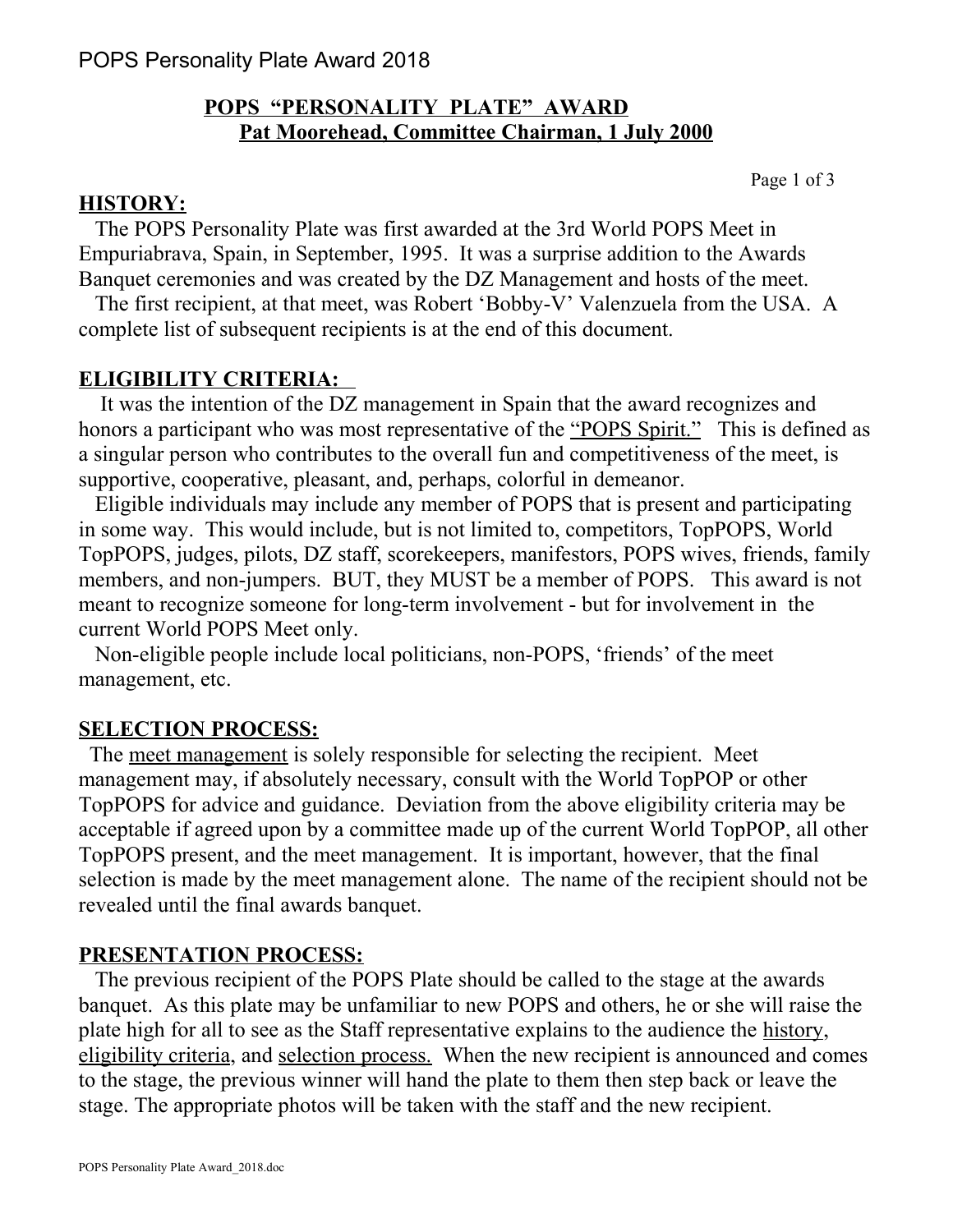NOTE: Should the previous recipient be unable to attend, a staff member will display and present the plate to the new winner.

## **THE TROPHY :**

 The original silver plate, contributed by Spain, is a "perpetual" trophy. Each recipient is obligated to have the appropriate information engraved on the plate and then bring or deliver it to the next World Meet. If the recipient wishes to keep a souvenir plate (of any size) for their personal collection, it is their responsibility to have a plate made at their own expense.

There is no budget in the POPS organization regarding this award. It is expected that the World TopPOP may incur some minor expenses such as postage, phone calls, etc., in the administrative duties regarding the award.

 If this historical plate is somehow lost, the person who was in possession of the plate at that time is obligated to replace the plate, including all engravings.

 Once there is no more area on the front of the plate for engraving, the plate will be retired to a suitable location for proper display (possible to the Empuriabrava DZ where it originated, possibly to a future POPS museum). It will then be the responsibility of the current World TopPOP to provide a similar plate of equal size and value so that the tradition may continue.

 The recipient of the plate at the World Meet will be given a copy of these rules when given the award so that there is no misunderstanding the importance of the plate and their responsibilities listed hereon.

Each World TopPOP shall provide his/her successor with a copy of these rules.

## **RECORDS:**

 All records regarding this award will be kept by the following: 1. The current World TopPOP, 2. The recipient, 3. The POPS Historian and, 4. The POPS Awards Coordinator (currently Len Zak). This is to ensure that this award remains an integral part of all future World POPS Meets. (The TopPOP USA, the oldest of the POPS Organizations, should also keep a copy of this document on file)

 The recipient, when possible, is expected to provide a photo of themselves, and the plate, to the above (4) persons for the POPS history files and other records. It is highly recommended that the recipient submit, in a timely manner, a photo and short article to all world-wide parachuting publications.